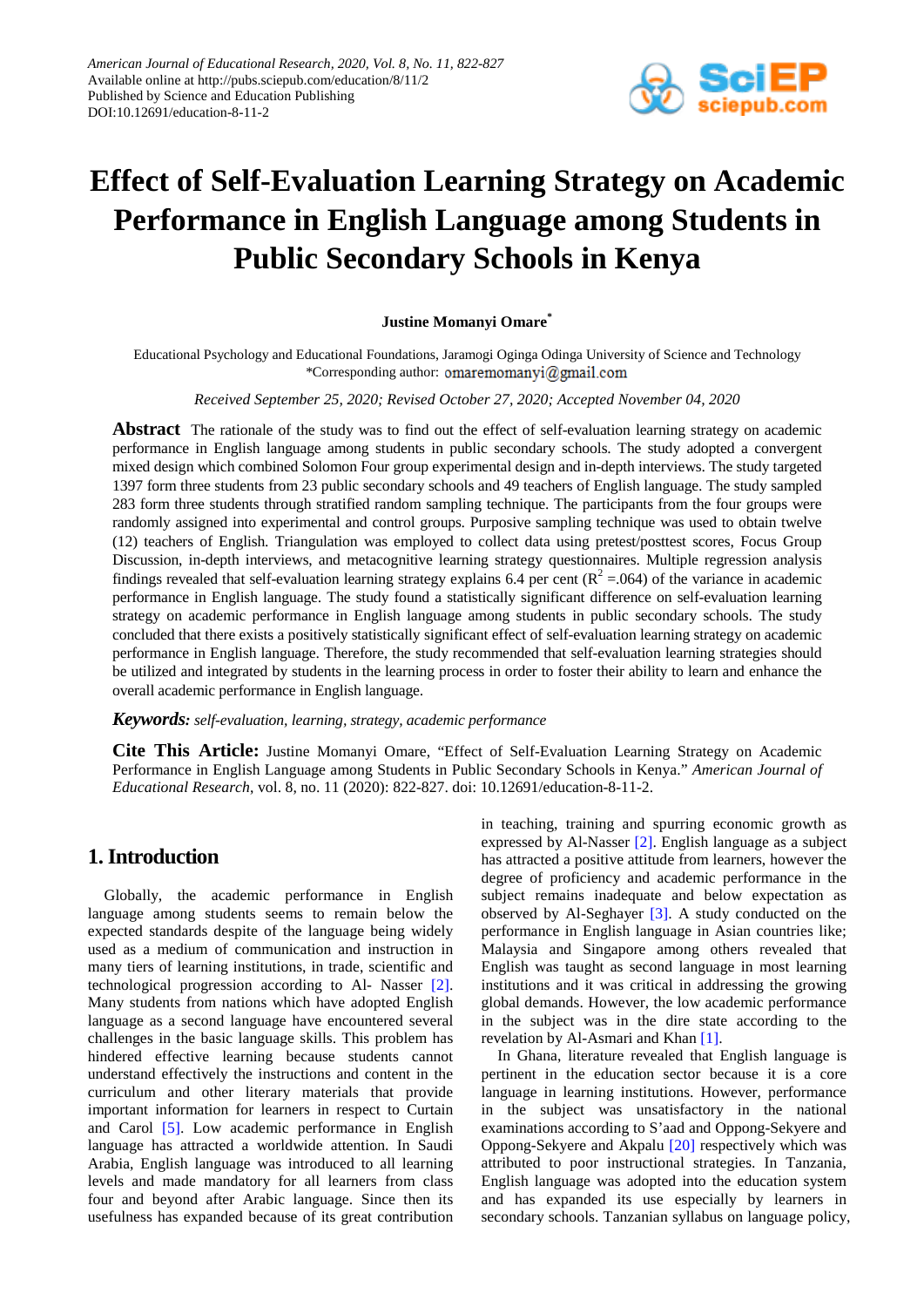stipulates that students are expected to acquire and master basic skills of the English language to allow them to cope with the demands of English in the society and progress for further training. However, the results from the national examinations in English language indicated that there was consistent poor performance in the subject for learners in rural and urban settings as indicated by Mosha [\[18\].](#page-5-5)

In Kenya, during the release of the Kenya Certificate of Secondary Examinations (KCSE) in 2013, the minister for education indicated that English language had the highest decline in all the thirteen subjects that dropped in the average mean. This poor performance was attributed to sheng' and frequent use of electronic and technology gadgets which denied learners opportunities to learn and practice proper language use as it was noted in the Kenya National Examinations Council report [\[13\].](#page-5-6) In 2014, there was slight improvement in the mean to 3.86. In 2015, there was improved performance in English language to 4.029 as indicated in the Kenya National Examinations Council report, [\[15\].](#page-5-7) However, in 2016, the national performance in English dropped so much and this was perturbing to the students because it frustrates students from their future career prospects. The low academic performance in English language remains to be a major national challenge and impediment in a country in regard to education, training and development where its mastery and competency is indispensable.

The national academic performance in English language in Kenya Certificate of Secondary Education (KCSE) is summarized in [Table 1.](#page-1-0)

[Table 1;](#page-1-0) presents the results of the national performance in English language in the Kenya Certificate of Secondary Examinations (KCSE) for a decade. The fluctuating level of academic performance in English language among students is a national outcry and it poses a serious challenge. Teachers, parents, Employers, teachers, parents and educators are raising concerns over poor results at school and national examinations. Previous studies on

possible attributes of low academic performance have been connected to; scientific and technological dynamics, school facilities, and poor instructional delivery and attitude among others. The Kenya National Examination Council (KNEC) annual reports from 2008 to 2016 indicated a prolonged and persistent problem of low academic performance in English among most learners in public secondary schools especially in Marani Sub County in Kisii County based on the Kenya National Examinations Council Report [\[16\].](#page-5-8) The results of the academic performance in English language are summarized and shown in [Table 2.](#page-1-1)

It is clear from the results in [Table 2,](#page-1-1) that academic performance in the Kenya Certificate of Secondary Examinations (KCSE) in English in Marani Sub County is dismal because it is below the expected pass mark of seven points out of the possible twelve points despite being a compulsory subject and a medium of instruction. Efforts to intervene on the low academic performance have been made however, the problem of dissatisfying results among students still exists. This situation compelled the present study on the effect of self-evaluation learning strategy on academic performance in English language among public secondary schools in Marani Sub County because there is no single known study which has been carried out in the area regarding continuous and deplorable results in the subject from the metacognitive learning strategy perspective. Therefore, the present study sought to establish the effect of self-evaluation learning strategy on the academic performance in English among students in public secondary schools in Marani Sub County. Self-evaluation learning strategy is concerned with individual's deliberate cognitive processes of making judgments on how well one has completed a learning task, the extent to which set goals have been attained and how one reacts to the overall learning achievement according to Flavell [\[7\];](#page-5-9) Woolfolk [\[25\].](#page-5-10)

<span id="page-1-0"></span>

| Year | 2007 | 2008  | 2009  | 2010  | 2011  | 2012  | 2013  | 2014 | 2015  | 2016  |
|------|------|-------|-------|-------|-------|-------|-------|------|-------|-------|
| Mean | 3.97 | 3.378 | 3.926 | 3.890 | 3.642 | 3.788 | 2.747 | 3.86 | 4.029 | 3.862 |

**Table 1. Summary of National KCSE Performance in English Language**

Source: KNEC, Annual Reports, 2018).

<span id="page-1-1"></span>

| <b>Sub County</b> | 2008 | 2009  | 2010 | 2011 | 2012 | 2013  | 2014 | 2015 | 2016 | Mean |
|-------------------|------|-------|------|------|------|-------|------|------|------|------|
| Marani            | 3.11 | 3.30  | 3.23 | 3.23 | 3.36 | 3.52  | 3.81 | 4.10 | 3.21 | 3.43 |
| Kisii Central     | 3.81 | 4.41  | 4.34 | 4.53 | 4.10 | 4.205 | 4.43 | 4.67 | 3.98 | 4.27 |
| Gucha South       | 3.30 | 3.34  | 3.56 | 3.63 | 3.66 | 3.76  | 3.98 | 4.03 | 3.23 | 3.61 |
| Kenyenya          | 3.43 | 3.58  | 3.49 | 3.67 | 4.21 | 3.54  | 3.67 | 4.11 | 3.46 | 3.68 |
| Sameta            | 3.22 | 3.62  | 3.65 | 3.45 | 4.10 | 3.75  | 3.78 | 4.22 | 3.22 | 3.67 |
| Kisii South       | 3.12 | 3.33  | 3.48 | 3.49 | 3.87 | 3.57  | 3.57 | 4.00 | 3.41 | 3.54 |
| Masaba South      | 3.44 | 4.11  | 4.04 | 4.34 | 4.33 | 4.45  | 4.35 | 4.65 | 3.75 | 4.16 |
| Nyamache          | 3.38 | 3.67  | 3.78 | 3.63 | 4.20 | 3.82  | 3.69 | 4.65 | 3.66 | 3.83 |
| Gucha             | 3.25 | 3.492 | 3.53 | 3.74 | 3.87 | 3.86  | 3.78 | 4.45 | 3.47 | 3.71 |
| Mean              | 3.34 | 3.65  | 3.68 | 3.74 | 3.96 | 3.83  | 3.94 | 4.32 | 3.45 | 3.76 |

**Table 2. Summary of KCSE in English Language in Kisii County**

Source :(County Education Office, Kisii County, 2018).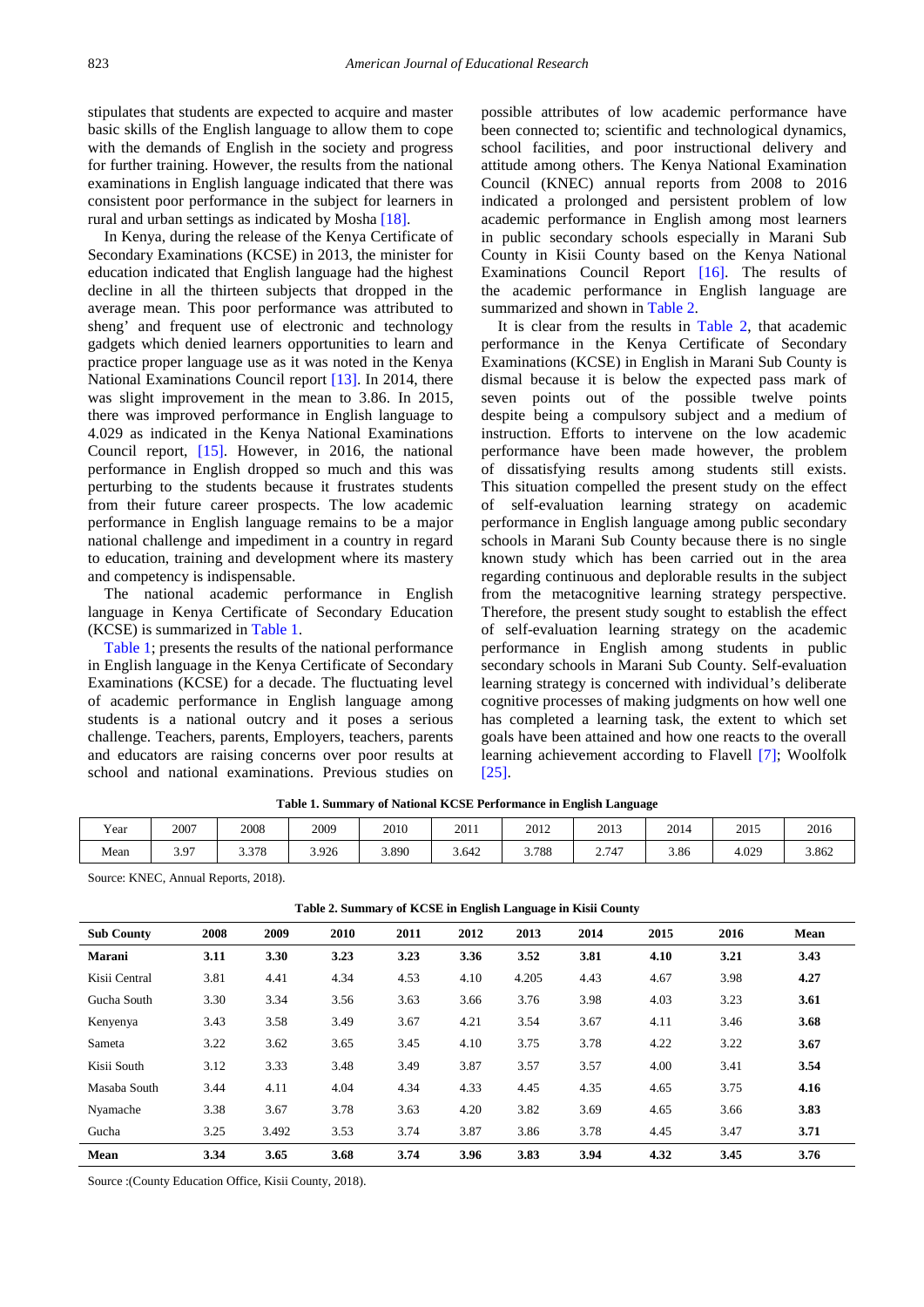# **2. Literature Review**

Self-evaluation learning strategy helps students to assess the degree of understanding, applying the content and perform task(s) accurately. In addition, this strategy also checks on the overall mastery and accomplishment of the learning process. The key indicators of self-evaluation include; summarizing, reviewing, self-explanation, and taking tests successfully among others in respect to Woolfolk [\[25\].](#page-5-10) Empirical studies have highlighted that self-evaluation learning strategy is critical in the learning process. In Toronto, a study conducted by Zapitis [\[26\]](#page-5-11) sought to establish the effects of self-evaluation training on writing of students and needs for improvement in grades 5 and 6. A sample size of 46 from students from elementary school was used. The study adopted a mixed method approach with explanatory design. The outcome indicated that the self-evaluation process helps learners to set clear guidelines, enables them become focused and improve attention on critical writing criteria and writing process. The reviewed study used a smaller sample size of 46 students which had a higher probability of error margin, making it difficult to generalize results to unknown population. However, the present study sampled a larger sample of 283 students to minimize error margin and increase the extent of accuracy, objectivity and authenticity of study the findings. A study by Kallweit and Melle [\[10\]](#page-5-12) in Germany revealed that students which were inducted with self-evaluation learning strategy achieved higher learning outcomes than the control group. This was an experimental study to determine the effects of self-evaluation on students' achievements in an individualized learning unit in chemistry education among the learners in the  $\bar{7}^{\text{th}}$  grade of upper secondary. The reviewed study was executed in Germany, which had a different socio-economic system with Kenya where the present study was done. To establish whether similar assertions could be arrived, the present study was crucial and the findings would valuable insight to the previous literature. In South Africa, Dodd and Snelgar [\[6\]](#page-5-13) employed questionnaires to collect data from the Zulu youth on the relationship between self-evaluation and academic achievement. The study targeted youths pursuing human resource management at the University of Zululand. This study used Solomon Four-group experimental, quantitative, and exploratory approach. The results attested that students that possessed higher core self-evaluations seemed to perform better in academic success compared with those with lower levels. The reviewed study used questionnaires which were rigid and could not allow the participants to express their inner views, opinions, and reasons behind their responses in the findings. Hence, the present study utilized Focus Group Discussions and in-depth interviews which were flexible to capture the participants' feelings, experiences, attitudes and perceptions which broadened the understanding on the application of self-evaluation learning strategy in learning, hence expanding the findings in literature. A study by Ghaslani [\[8\]](#page-5-14) in Iran investigated on the effect of selfassessment on English among learners` reading comprehension skill. The students were grouped equally into experimental and control group of 20 students per

group. Data were collected using a reading strategy checklist, test of English as foreign Language actual test` book for selecting the reading comprehension tests, Test of English as foreign language test, and two reading comprehension test, as pretest and posttest of the study. The findings unveiled that self-assessment had a positive effect on the reading ability of the students. Unlike, the reviewed study which was quantitative in nature and lacked qualitative domain that could have catered for the participants' impression and experiences in the findings, the present study adopted triangulation methods (Focus Group Discussions and in-depth interviews) which enabled participants to express and substantiate their responses in detail and with clarity, hence increasing accuracy of knowledge in the findings and illuminate the existing body of literature on the area under scrutiny. In Jakarta, Purwanti [\[22\]](#page-5-15) employed a case study design at Stblia to survey the implementation of self-evaluation in writing class and learning from nine (9) students. Data were collected through examining students' essays, students' self-assessment checklist and student's responses to the questionnaires on their attitudes towards self-assessment practice. The results indicated that the process of reflecting on one's own learning was beneficial although their grammatical accuracy did not match and progress significantly. The reviewed study used a case study, hence the outcome could not be generalized to a large population because of the smaller sample size in contrast with the present study which sampled a larger number of 283 students, and hence the findings were fairly representative. McAndrew, Morrow, Atiyeh and Pierre [\[17\]](#page-5-16) in New York University studied on self-testing learning strategies and academic performance among students pursuing dental course. Survey data were obtained through the General Performance Average and through self-reports and questionnaires. The findings revealed high performers embraced self-testing strategy compared to the low performing students. The reviewed study was conducted in New York which varied in terms of socio-economic backgrounds from Kenya where the present was carried out among high school students. To find out whether consistent results could be generated across the varying situation like Kenya, the present study was of great import and the findings would augment the existing body in literature. In Baltimore, Price (21) investigated among public schools on the effects of assessment on academic performance among third grade students in mathematics. The study employed a quasiexperimental design. The study sampled 30 participants that were taught a self-assessment strategy as a whole group and it was reinforced in small group with mathematics instruction. During the study, they were given three pretest, posttests and winter mathematics test to determine their progress. The findings revealed that there was a significant change in academic performance because of the intervention on self-assessment strategies. The reviewed study exploited a relatively small number (30) of participants whose findings were difficult to generalize the findings beyond the situation and participants, while the present study used a larger sample size of 283 students which boosted credibility and generalization of the results. The findings from a study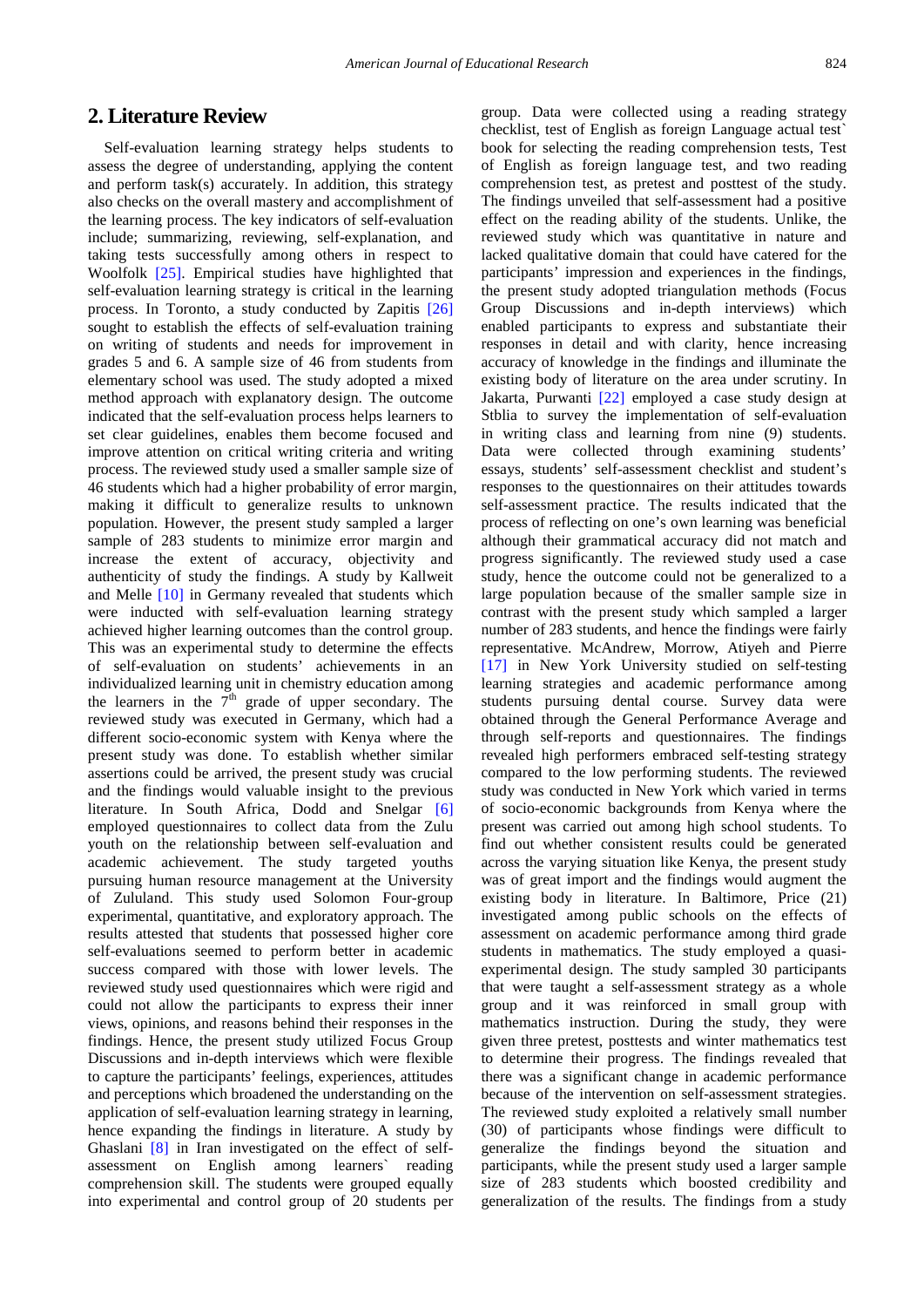conducted by Thawabieh [\[24\]](#page-5-17) in Tafila Technical University in Israel demonstrated that student's self-assessment accuracy was higher especially when criteria were provided in relation to the teacher's assessment. Data were gathered using two test tools; which were teacher made and two student's selfassessment tool. This was comparative study between students' self-assessment and teacher's assessment in introductory to psychology course. Purposive sampling technique was used to obtain a sample size of 71 students. The reviewed study adopted purposive sampling technique inferring that the findings were prone to high error margin thus reducing its dependability.

To bridge this gap, the present study employed stratified random sampling to increase its credibility and authenticity of the findings yielding to rich and enhanced scope of the phenomena under study. In summary, from the reviewed literature it was clear that some studies have been conducted in elementary learners that were at preadolescent stage whose reasoning abilities differed from each other in their learning and developmental tasks. In some reviewed literature, data were collected using questionnaires which were rigid, hence the participants views, impressions and experiences were lacking in the findings. However, in the present study multiple approaches were employed (Focus Group Discussions, in-depth interviews, pretest/posttest and metacognitive learning questionnaires) in order to tap the entire spectrum of the participants' rich data in the results. In some reviewed studies, a small sample size was utilized thus increasing the margin error and variability making the results not generalizable. To close up this gap, the present used a larger sample size to ensure a fair representation of the findings beyond the situation and population and increase knowledge in the available literature.

# **3. Research Methodology**

The present study employed a convergent mixed design which combined both quantitative and qualitative data aspects within a single study. In this study, quantitative and qualitative data were analyzed separately and then the results were merged to amplify the findings in regard to the study problem in accordance with Creswell [\[4\].](#page-5-18) The present study employed pretest/posttests, metacognitive learning questionnaires, Focus Group Discussions, and in-depth interviews to collect data. The study targeted Sub County schools from which 1395 form three students and teachers of English (49) were obtained. Purposive sampling technique was to select a sample size of twelve (12) teachers of English language. Stratified random sampling was used to obtain a sample size of 283 students. The experimental group was treated for 12 weeks while the control group used conventional learning. Quantitative data were collected through pretests/posttests which measured on the academic performance in English language, metacognitive learning strategy questionnaires which were rated on Likert Scale (Strongly Agree=5, Agree=4, Neutral=3, Disagree=2, Strongly Disagree=1) were used to measure the application of metacognitive learning strategy. Qualitative data were collected using Focus Group Discussions from students and in-depth interviews from teachers of English language. To ensure content, construct and face validity were achieved, the study utilized University experts from the department of education foundations and psychology and my PhD supervisors from Jaramogi Oginga Odinga University of Science and Technology (JOOUST). The experts checked thoroughly the tools and provided constructive feedback on the suitability of the instruments and procedures to be followed. Reliability of the instrument was obtained through Cronbach Alpha with a correlation coefficient of .80 Trustworthiness of qualitative data was also guided by the thematic procedures as outlined by and Lincolin and Guba [\[20\].](#page-5-4) Data were analyzed using both descriptive statistics such as; means, standard deviation and inferential statistics like; regression analysis, Analysis of Variance (ANOVA) and multiple regression. For qualitative data, thematic analysis procedures were employed.

## **4. Findings and Discussion**

The purpose of the study was to find out the predictive effect of self-evaluation learning strategy on academic performance in English language among students in public secondary schools in Marani Sub County. To establish the effect of self-evaluation learning strategy on academic performance in English language among students in public secondary schools, parametric tests such as linear regression and Analysis of Variance (ANOVA) were used to investigate the influence. This was done by testing the null hypothesis that:

"*There is no statistically significant effect of selfevaluation learning strategy on academic performance in English language among students in public secondary schools in Marani Sub County*." The results were as shown on [Table 3.](#page-4-0)

[Table 3,](#page-4-0) indicates that the effect of Self-Evaluation Learning Strategy was positive and significant  $(r = .231, ...)$  $n=270$ ,  $p<.01$ ), with improved use of Self-Evaluation Learning Strategy resulting to improvement in performance of English language. Therefore, the null hypothesis was rejected and alternative hypothesis taken. This means that there is statistically significant effect of self-evaluation learning strategy on academic performance of English language among students in public secondary schools. The present study results concluded that there exist a positive correlation between self-evaluation learning strategy and academic performance. This assertion was in harmony with a survey conducted by Zapitis [\[26\]](#page-5-11) which attested that self-evaluation improved the academic outcomes among the learners.

However, a hierarchical multiple regressions shown in the Model Summary box in [Table 4](#page-4-1) was used to control for the possible effect of treatment and pretesting and find out whether the variable (Self-Evaluation Learning Strategy) is still able to predict a significant amount of the variance in performance in English language among secondary school students.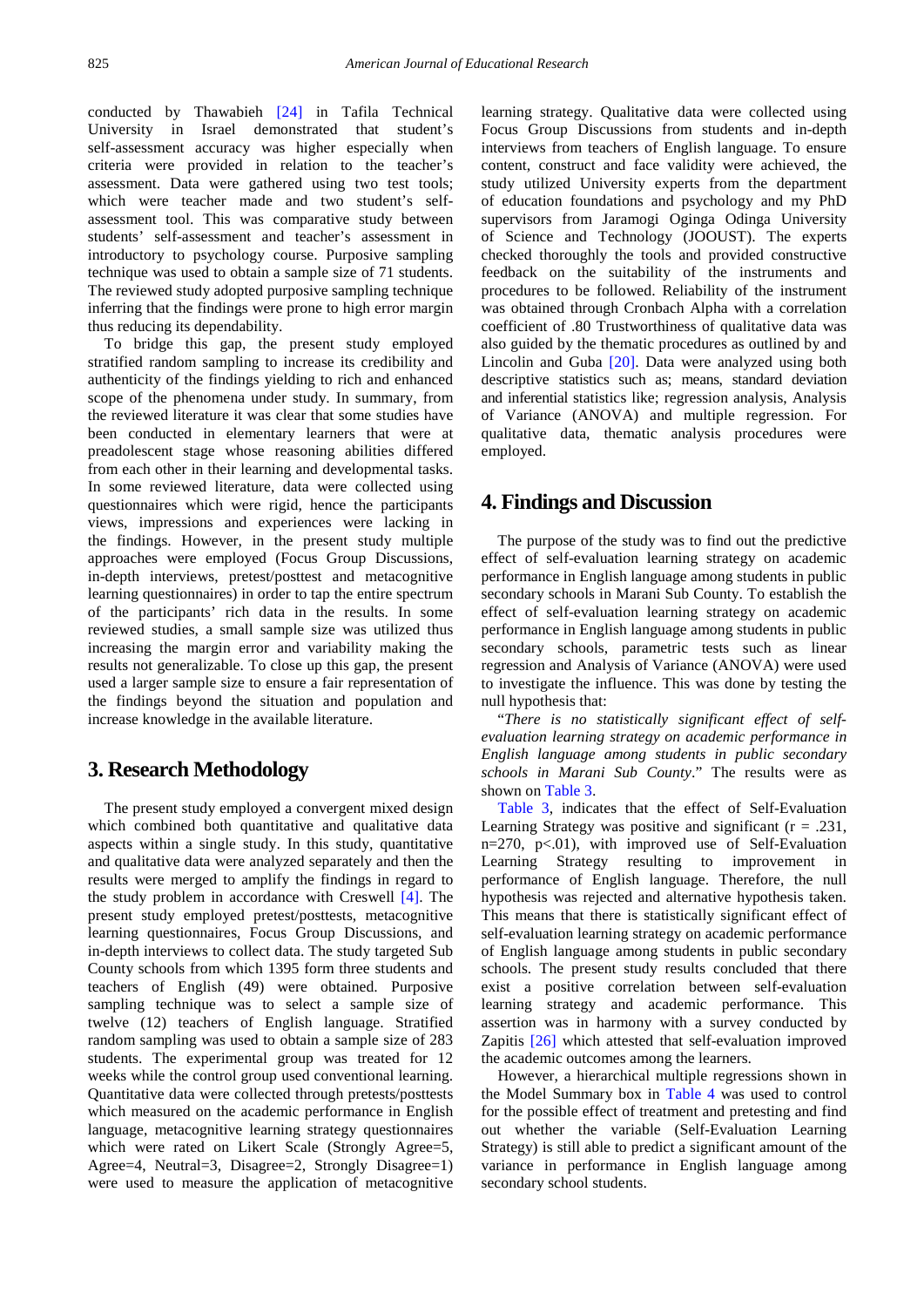<span id="page-4-0"></span>

|                                   |                     | Post test Score | Self-Evaluation Learning Strategy |
|-----------------------------------|---------------------|-----------------|-----------------------------------|
|                                   | Pearson Correlation |                 | $.231$ <sup>**</sup>              |
| Post test Score                   | Sig. (2-tailed)     |                 | .000                              |
|                                   | N                   | 270             | 270                               |
|                                   | Pearson Correlation | $.231$ **       |                                   |
| Self-Evaluation Learning Strategy | $Sig. (2-tailed)$   | .000            |                                   |
|                                   | N                   | 270             | 270                               |

**Table 3. Correlation between Self-Evaluation Learning Strategy and Academic Performance in English Language**

\*\*. Correlation is significant at the 0.01 level (2-tailed).

| Table 4. Model Summary: Effect of Self-Evaluation Learning Strategy on Performance in English Language |  |  |  |  |
|--------------------------------------------------------------------------------------------------------|--|--|--|--|
|--------------------------------------------------------------------------------------------------------|--|--|--|--|

<span id="page-4-1"></span>

| Model | R Square          |      |                          |                            | <b>Change Statistics</b> |               |  |
|-------|-------------------|------|--------------------------|----------------------------|--------------------------|---------------|--|
|       |                   |      | <b>Adjusted R Square</b> | Std. Error of the Estimate | R Square Change          | Sig. F Change |  |
|       | .231 <sup>a</sup> | 053  | .050                     | 12.199                     | .053                     | .000          |  |
|       | $.253^{\rm b}$    | .064 | .054                     | 2.174                      | .011                     | .216          |  |

a. Predictors: (Constant), Self-Evaluation Learning Strategy

b. Predictors: (Constant), Self-Evaluation Learning Strategy, Treatment status, Pretest status.

From results presented in [Table 4,](#page-4-1) in the model summary, it is evident that the variable in Block 1 (Self- Evaluation Learning Strategy) explains 5.3 per cent ( $R^2 = .053$ ) of the variance in academic performance in English language as a subject. However, after adding the other two variables (treatment and pretesting condition) in Block 2, the model now as a whole explains 6.4 per cent  $(R^2 = 0.064)$  of the variance in academic performance in English language as a subject. The R square change value in Model 2 is .011; meaning treatment and pretesting conditions explained an additional 1.1 per cent of the variance in performance in English implying positive statistically significant change statistics, as indicated by the Sig. F change value (.216).

To find out the actual contribution of each of the variables (pretesting and treatment), linear regression was generated as shown in [Table 5.](#page-4-2)

From the coefficients in [Table 5,](#page-4-2) it is evident from Model 2, that when the students improve in application of self-evaluation learning strategy by one unit then their level of academic performance in English language as a subject would improve by 6.258 units, which is

a reputable effect. It therefore made a statistically significant contribution,  $p \le 0.05$  to the model in changing academic performance in English language as a subject among secondary school students.

To determine whether there exists a statistically significant effect of self-evaluation learning strategy on the academic performance in English language, Analysis of Variance (ANOVA) was performed and the result was generated in [Table 6.](#page-4-3)

The ANOVA results presented on [Table 6,](#page-4-3) shows that the model as a whole (which includes both blocks of variables) is significant [F  $(3, 266) = 6.082$ , p=.000). This result signifies that all the variables affect academic performance in English language by accounting for a statistically significant amount of the variance in performance in the subject. Scholars like; Ghaslani [\[8\]](#page-5-14) and McAndrew, Morrow, Atiyeh & Pierre [\[17\]](#page-5-16) reported similar dispositions with the present survey that selfevaluation learning strategy had a positive effect on the academic outcomes whereby those who embraced the stimulus scored higher compared to the control group.

**Table 5. Coefficients of Linear Regression: Self-Evaluation Learning Strategy, Treatment and Pretest on Performance in English Language**

<span id="page-4-2"></span>

| Model |                                          | B      | <b>Unstandardized Coefficients</b><br>Std. Error | <b>Standardized Coefficients</b><br>Beta |       | Sig. |
|-------|------------------------------------------|--------|--------------------------------------------------|------------------------------------------|-------|------|
|       |                                          |        |                                                  |                                          | 5.782 |      |
|       | (Constant)                               | 29.512 | 5.104                                            |                                          |       | .000 |
|       | <b>Self-Evaluation Learning Strategy</b> | 6.041  | .555                                             | .231                                     | 3.886 | .000 |
|       | (Constant)                               | 27.283 | 5.295                                            |                                          | 5.153 | .000 |
| 2     | <b>Self-Evaluation Learning Strategy</b> | 6.258  | .557                                             | .239                                     | 4.020 | .000 |
|       | Treatment status                         | .099   | .485                                             | .004                                     | .067  | .947 |
|       | Pretest status                           | 2.632  | .498                                             | .105                                     | 1.757 | .080 |

a. Dependent Variable: Post test Score.

| Table 6. ANOVA: Influence of Self-Evaluation Learning Strategy, Treatment and Pretest on Performance in English Language as a Subject |  |  |
|---------------------------------------------------------------------------------------------------------------------------------------|--|--|
|                                                                                                                                       |  |  |

<span id="page-4-3"></span>

| Model |            | <b>Sum of Squares</b> | df  | <b>Mean Square</b> |        | Sig.              |
|-------|------------|-----------------------|-----|--------------------|--------|-------------------|
|       | Regression | 2246.838              |     | 2246.838           | 15.098 | .000 <sup>b</sup> |
|       | Residual   | 39882.362             | 268 | 148.815            |        |                   |
|       | Total      | 42129.200             | 269 |                    |        |                   |
|       | Regression | 2704.224              |     | 901.408            | 6.082  | .000 <sup>c</sup> |
| 2     | Residual   | 39424.976             | 266 | 148.214            |        |                   |
|       | Total      | 42129.200             | 269 |                    |        |                   |

a. Dependent Variable: Post test Score

b. Predictors: (Constant), Self -Evaluation Learning Strategy

c. Predictors: (Constant), Self -Evaluation Learning Strategy, Treatment Status, Pretest Status